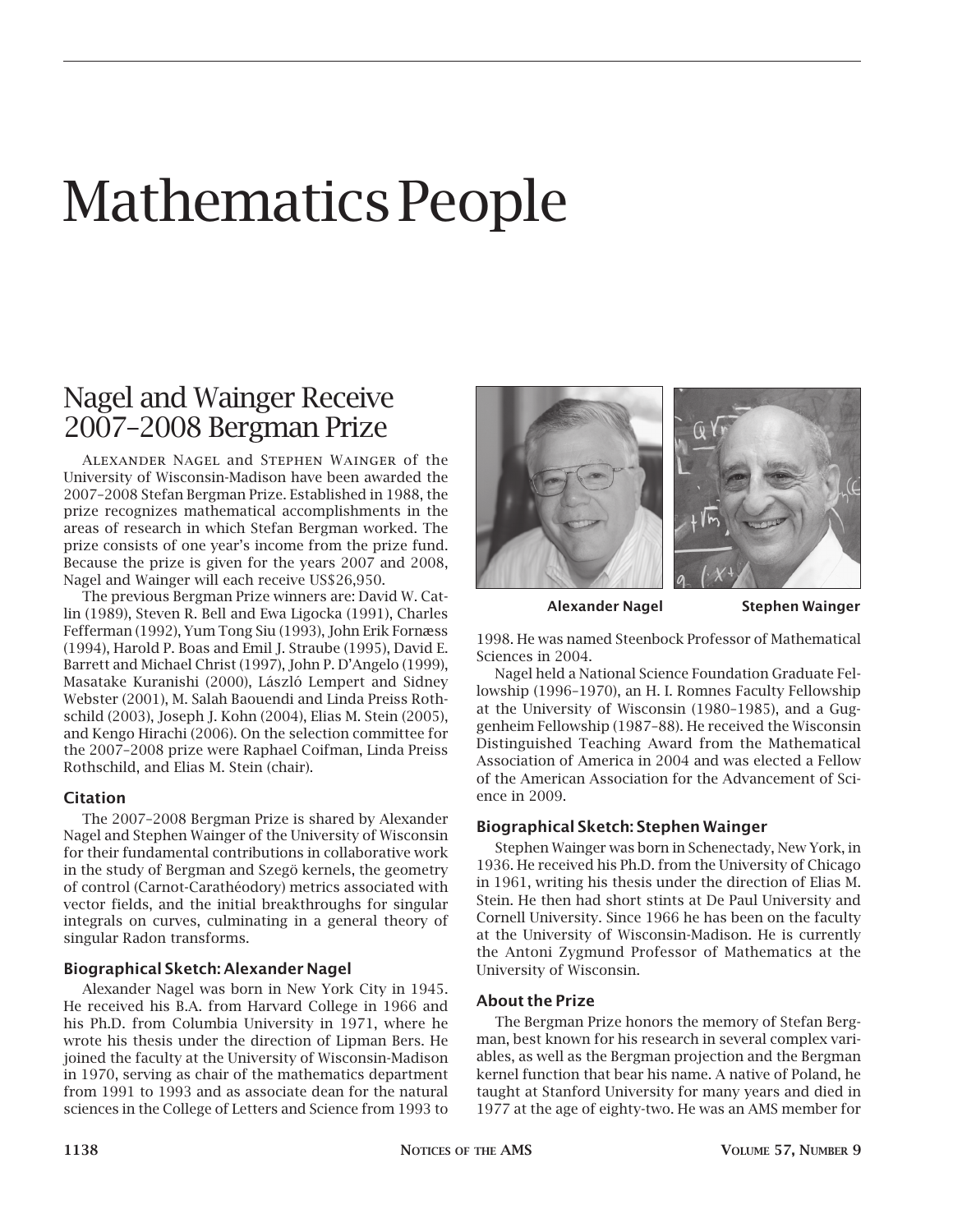thirty-five years. When his wife died, the terms of her will stipulated that funds should go toward a special prize in her husband's honor.

The American Mathematical Society was asked by Wells Fargo Bank of California, the managers of the Bergman Trust, to assemble a committee to select recipients of the prize. In addition, the Society assisted Wells Fargo in interpreting the terms of the will to assure sufficient breadth in the mathematical areas in which the prize may be given. Awards are made every one or two years in the following areas: (1) the theory of the kernel function and its applications in real and complex analysis and (2) function-theoretic methods in the theory of partial differential equations of elliptic type with attention to Bergman's operator method.

*—Allyn Jackson*

#### AMS Menger Awards at the 2010 ISEF

The 2010 Intel International Science and Engineering Fair (ISEF) was held May 9–14, 2010, in San Jose, California. This was the sixtieth year of the ISEF competition. More than fifteen hundred students in grades 9 through 12 from more than fifty countries participated in the fair. Student finalists who competed at the ISEF went through a multistep process to qualify and won an all-expenses-paid trip to the fair. They qualified by winning local, regional, and state fairs in the United States or national science fairs abroad. In addition to numerous grand awards presented by the ISEF, sixty-seven federal agencies and professional and educational organizations, including the American Mathematical Society (AMS), participated by giving special awards. Prizes given by the AMS included cash, certificates, books, and tote bags.

For the AMS, this was the twenty-third year of participation, and it was the twenty-first year of the presentation of the Karl Menger Awards. The members of the 2009–2010 AMS Menger Prize Committee and AMS Special Awards judges were Edward Connors, University of Massachusetts (chair); Doron Levy, University of Maryland; and Greg Fasshauer, Illinois Institute of Technology. The panel of judges initially reviewed all sixty-nine projects in mathematics, as well as mathematically oriented projects in computer science, physics, and engineering. From these entries they interviewed several students selected for further consideration for a Menger Award. In the mathematics category fifty-nine entries were submitted by individuals, and ten were submitted by teams of two or three students. The AMS gave awards to one first-place winner, two second-place winners, four third-place winners, and honorable mentions to two others.

The Karl Menger Memorial Prize winners for 2010 are as follows:

*First-Place Award* (US\$1,000): "Adiabatic Quantum Evolution for NP-Complete and Physical Problems", Yale Wang Fan, The Catlin Gabel School, Portland, Oregon.

*Second-Place Awards* (US\$500): "Super Kähler-Ricci Flow", Joshua W. Pfeffer, North Shore Hebrew Academy



**AMS Menger Award winners. Left to right: Ed Connors (judge), Yale Fan, Almas Abdulla, Evgeniia Alekseeva, Anirudha Balasubramanian, Joshua Pfeffer, Jacob Hurwitz, and Kate Geschwind.**

High School, Great Neck, New York; and "On the Lower Central Series Quotients of a Graded Associative Algebra", Anirudha Balasubramanian, Saint Albans School, Washington, DC.

*Third-Place Awards* (US\$250): "Explaining Wind Farm Output Using Regression Analysis", Kate A. Geschwind, Mayo High School, Rochester, Minnesota; "Universal Law for the Distribution of Odd Periodic Cycles within Chaos in Nonlinear Dynamical Systems: A Fine Classification of Odd Cycles (Year III)", Almas Abdulla, West Shore Junior/ Senior High School, Melbourne, Florida; "Decycling Densities of Tessellations", JACOB B. HURWITZ, Montgomery Blair High School, Silver Spring, Maryland; and "Hyperbolic Triangles of the Maximum Area and Two Fixed Sides", Evgeniia I. Alekseeva, GOU Lyceum "Vtoraiia shkola", Moscow, Russia.

*Honorable Mention Awards:* "Deligne Categories and Representation Theory in Complex Rank", Akhil Mathew, Madison High School, Madison, New Jersey; and "Effects of Motility and Contact Inhibition on Tumor Viability: A Discrete Simulation Using the Cellular Potts Model", Jonathan F. Li, Saint Margaret's Episcopal School, San Juan Capistrano, California.

The Society for Science and the Public (SSP), a nonprofit organization based in Washington, DC, owns and has administered the ISEF since 1950. Intel became the title sponsor of ISEF in 1996. The Intel ISEF is the premiere science competition in the world and annually provides a forum for more than fifteen hundred high school students from more than fifty countries.

The panel of judges was impressed by the quality, breadth, and originality of the work and by the dedication and enthusiasm of the students. The projects covered a wide range of topics, somewhat indicated by the titles of the award-winning projects.

As mentioned, the classification of mathematics attracted fifty-nine individual entries and ten team entries. In all there were fifty-nine male and twenty-one female entrants. Of the monetary award winners (first, second, and third place), three are female and six are male. Yale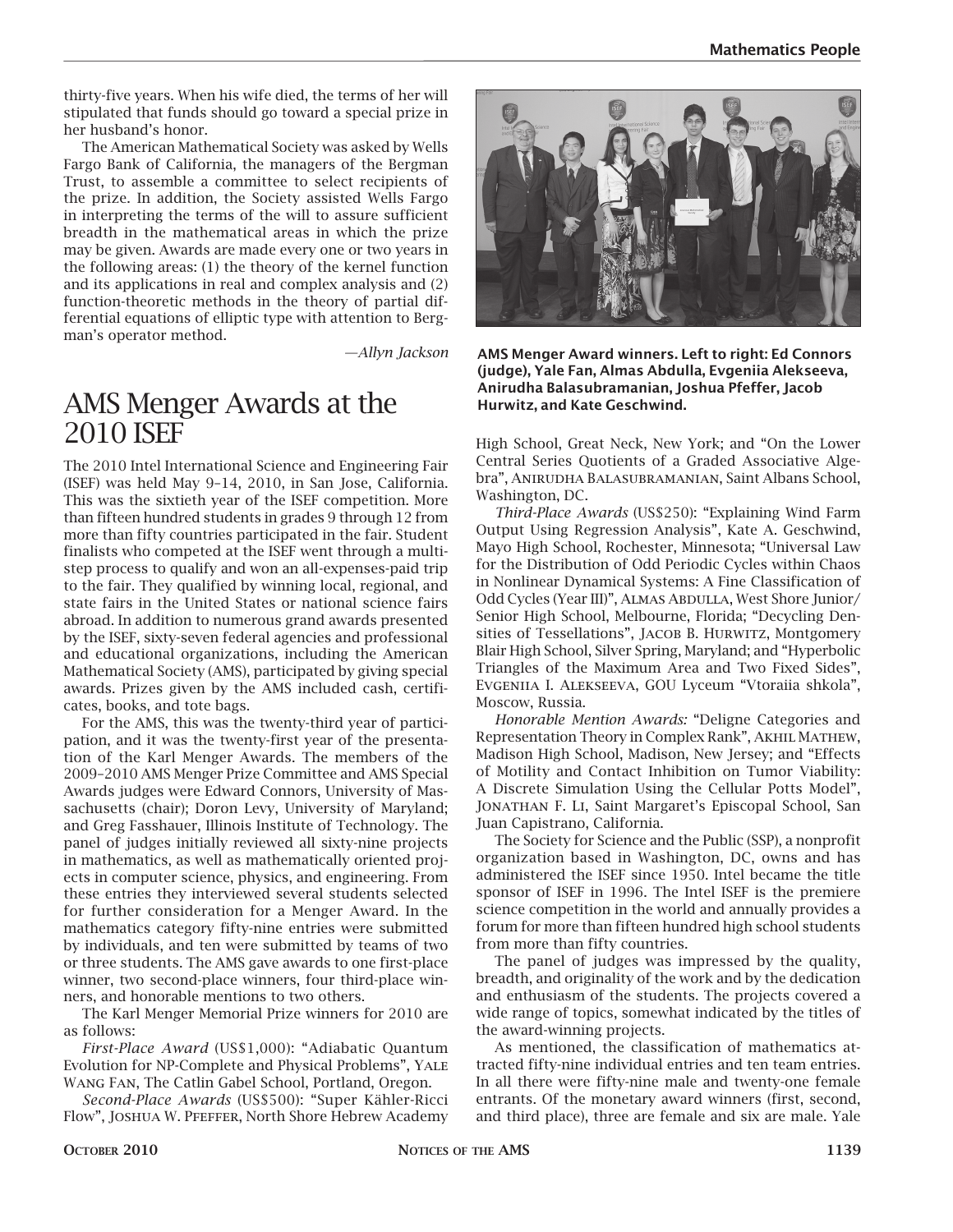Fan (first place) and Almas Abdulla (third place) were the only 2010 winners to have also placed in 2009.

The AMS's participation in the Intel-ISEF is supported in part by income from the Karl Menger Fund, which was established by the family of the late Karl Menger. The income from the donation by the Menger family covers less than the amount of the awards. The balance, including the travel expenses of the judges, comes from the AMS's general fund. For more information about this program or to make contributions to this fund, contact the AMS Development Office, 201 Charles Street, Providence, RI, 02904-2294; or send email to development@ams.org; or phone 401-455-4103.

*—Ed Connors, University of Massachusetts, Amherst*

## Gupta and Grattan-Guinness Awarded May Prize

Radha Charan Gupta of Ganita Bharati Institute and Ivor Grattan-Guinness, emeritus professor at Middlesex University, have been named the recipients of the 2009 Kenneth O. May Prize for the History of Mathematics by the International Commission for the History of Mathematics.

Gupta was honored for his contributions to the understanding of the development of Indian mathematics. He has analyzed many unknown mathematical formulas in Sanskrit. He also published several papers on the mathematical discoveries of the Jaina tradition, many of which had been almost inaccessible to anyone except specialists in Prakrit. He has also traced the influence of Indian mathematical discoveries in foreign traditions. His major contributions in the field include work on the history of the development of trigonometry in India.

Grattan-Guinness received his Ph.D. in 1969 and his D.Sc. in 1978 from the University of London in the history of science. From 1974 to 1981 he was editor of *Annals of Science*. In 1979 he founded the journal *History and Philosophy of Logic* and edited it until 1992. He was an associate editor of *Historia Mathematica* from its inception in 1974 till 1994 and again from 1996 to the present. He specializes in Euclid, the development of the calculus and mathematical analysis and their applications to mechanics and mathematical physics, and in the rise of set theory and mathematical logic. He has been especially interested in characterizing how past thinkers viewed their findings differently from the way we see them now.

The May Prize is given once every four years in appreciation of a mathematician's scholarly work in the history of mathematics.

*—Elaine Kehoe*

#### Buchweitz Receives Humboldt Research Award

Ragnar-Olaf Buchweitz of the University of Toronto, Scarborough, has been awarded a Humboldt Research

Award in recognition of a lifetime of achievement in research. His research focuses on the mathematical fields of commutative algebra and algebraic geometry. He mainly uses tools from homological algebra, which some describe as the most abstract form of pure mathematics. The prize, which is awarded by the Alexander von Humboldt Foundation, carries a cash prize of 60,000 euros (roughly C\$80,000) and the opportunity to spend up to one year cooperating on long-term research projects with colleagues at German research institutes.

*—From a University of Toronto announcement*

# Prizes of the Royal Society

Graeme Segal of the University of Oxford has been awarded the Sylvester Medal of the Royal Society "for his highly influential and elegant work on the development of topology, geometry and quantum field theory, bridging the gap between physics and pure mathematics." His work extends the machinery of algebraic topology to quantum field theories. He also studies how smooth manifolds can be modeled algebraically, essentially as quadratic objects in the homotopy category.

DAVID COX, formerly of Oxford University, has been awarded a Copley Medal for his seminal contributions to numerous areas of statistics and applied probability, of which the best known may be the proportional hazards model, which is used in the analysis of survival data. He gave his name to the Cox process, a stochastic process that is a generalization of a Poisson process.

*—Elaine Kehoe*

### SIAM Prizes Awarded

The Society for Industrial and Applied Mathematics (SIAM) awarded a number of prizes at its annual meeting in July 2010 in Pittsburgh, Pennsylvania.

Emmanuel Candés of Stanford University and Terence Tao of the University of California, Los Angeles, were awarded the George Pólya Prize. The prize is awarded every two years (1) for a notable application of combinatorial theory or (2) for a notable contribution in another area of interest to George Pólya, such as approximation theory, complex analysis, number theory, orthogonal polynomials, probability theory, or mathematical discovery and learning. Each prizewinner receives a cash award of US\$10,000.

John A. Burns of the Virginia Institute of Technology was awarded the W. T. and Idalia Reid Prize in Mathematics, given for research in or other contributions to the broadly defined areas of differential equations and control theory.

COLIN B. MACDONALD of the University of Oxford was awarded the Richard C. DiPrima Prize. The prize is awarded to a young scientist who has done outstanding research in applied mathematics and carries a cash award of US\$1,000.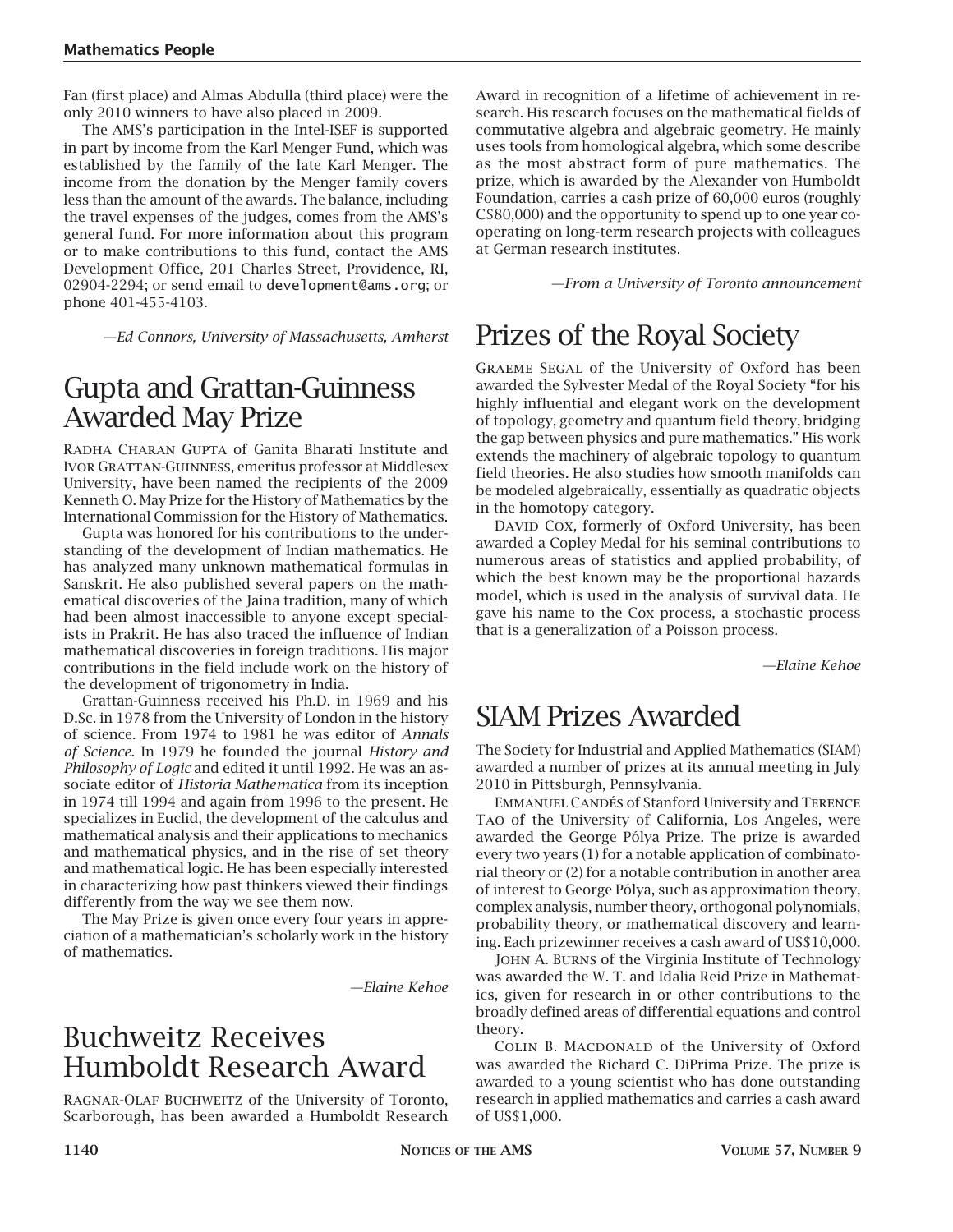Martin Grötschel of the Konrad-Zuse-Zentrum für Informationstechnik Berlin, Germany, was awarded the SIAM Prize for Distinguished Service to the Profession.

BERND STURMFELS of the University of California, Berkeley, was named the John von Neumann Lecturer. This lectureship is given for outstanding and distinguished contributions to the field of applied mathematical sciences and for the effective communication of these ideas to the community. It carries a cash award of US\$5,000.

DMITRI TYMOCZKO of Princeton University was selected as the I. E. Block Community Lecturer. The lectureship is intended to encourage public appreciation of the excitement and vitality of science. Tymoczko's lecture was titled "The Geometry of Music". It carries an honorarium of US\$1,500.

John R. King of the University of Nottingham, United Kingdom, was honored with the Julian Cole Lectureship. This lectureship is awarded for an outstanding contribution to the mathematical characterization and solution of a challenging problem in the physical or biological sciences or in engineering or for the development of mathematical methods for the solution of such problems. It carries a cash award of US\$1,000.

Suzanne Lenhart of the University of Tennessee was named the AWM-SIAM Sonia Kovalevsky Lecturer. This lectureship highlights significant contributions of women to applied or computational mathematics.

The SIAM Student Paper Prizes were awarded to the following students: BUBACARR BAH, University of Edinburgh, for "Improved Restricted Isometry Constant Bounds for Gaussian Matrices"; RUSSELL CARDEN of Rice University for "A Simple Algorithm for the Inverse Field of Values Problem"; and KARIN LEIDERMAN of the University of Utah for "Grow with the Flow: A Spatial-Temporal Model of Platelet Deposition and Blood Coagulation under Flow". The prize carries a cash award of US\$1,000 per paper.

The SIAM Awards in the Mathematical Contest in Modeling were awarded to the following students: For Problem A, the Continuous Problem: The Sweet Spot, the awardees were Zhe Xiong, Qipei Mei, and Fei Han of Huazhong University of Science and Technology (HUST), PRC School of Civil Engineering and Mechanics, for "An Optimal Model of the 'Sweet Spot' Effect". Their faculty advisor was Liang Gao. For Problem B, the Discrete Problem: Criminology, the awardees were Joseph H. Gibney, Emily P. Meissen, and Yonatan Naamad of Rensselaer Polytechnic Institute for "Following the Trail of Data". Their faculty advisor was Peter Kramer. Each student member of the winning teams receives a cash award of US\$300.

*—From a SIAM announcement*

## Prizes of the London Mathematical Society

The London Mathematical Society (LMS) has awarded several prizes for 2010.

Keith W. (Bill) Morton of Oxford University received the DeMorgan Medal in recognition of his seminal contributions to the field of numerical analysis of partial differential equations and its applications and for services to his discipline.

JONATHAN KEATING of the University of Bristol was awarded the Fröhlich Prize in recognition of his seminal work on the modeling of zeta functions via random matrix theory.

DUSA MCDUFF of Barnard College was awarded the Senior Berwick Prize for her papers "Symplectic embeddings of 4-dimensional ellipsoids" and "Some 6 dimensional Hamiltonian  $S^1$ -manifolds", published in the *Journal of Topology*, volume 2, 2009.

Four Whitehead Prizes were awarded. HARALD HELF-GOTT of the University of Bristol was honored for his varied contributions to number theory, including work on Möbius sums in two variables, integral points on elliptic curves, and, in particular, his groundbreaking work on growth and expansion of multiplication of sets in  $SL_2(F_n)$ . Jens Marklof of the University of Bristol was recognized for his work on quantum chaos, random matrices and number theory. Lasse Rempe of the University of Liverpool was honored for his work in complex dynamics, in particular his research on the escaping set for entire functions. Françoise Tisseur of the University of Manchester was recognized for outstanding research achievements in numerical linear algebra, including polynomial eigenvalue and structured matrix problems.

*—From an LMS announcement*

## Prizes of the Canadian Mathematical Society

The Canadian Mathematical Society has made several awards for 2010.

Bálint Virág of the University of Toronto has been awarded the Coxeter-James Prize for outstanding research by a young mathematician. The prize citation reads in part: "As a relatively young probabilist, Bálint Virág has produced significant high quality research. This award recognizes the research excellence of his substantive early career research contribution to the area of probability." He is well known for his research on random walks, random matrices, random polynomials, and probabilistic methods in group theory.

Vladimir Manuilov of Moscow State University and Klaus Thomsen of Aarhus University were awarded the G. de B. Robinson Prize for their joint paper "On the lack of inverses to *C*\*–extensions related to property *T* groups", published in the *Canadian Mathematical Bulletin* **50**, no. 2 (2007), pp. 268–283. The prize recognizes the publication of excellent papers in the *Canadian Journal of Mathematics* and the *Canadian Mathematical Bulletin*.

WALTER WHITELEY of York University was honored with the Adrien Pouliot Award for his "noteworthy and influential contribution to research and development of tasks in visual reasoning (broadly and within mathematics) as well as in the teaching and learning of geometry." The Pouliot Award is for individuals, or teams of individuals,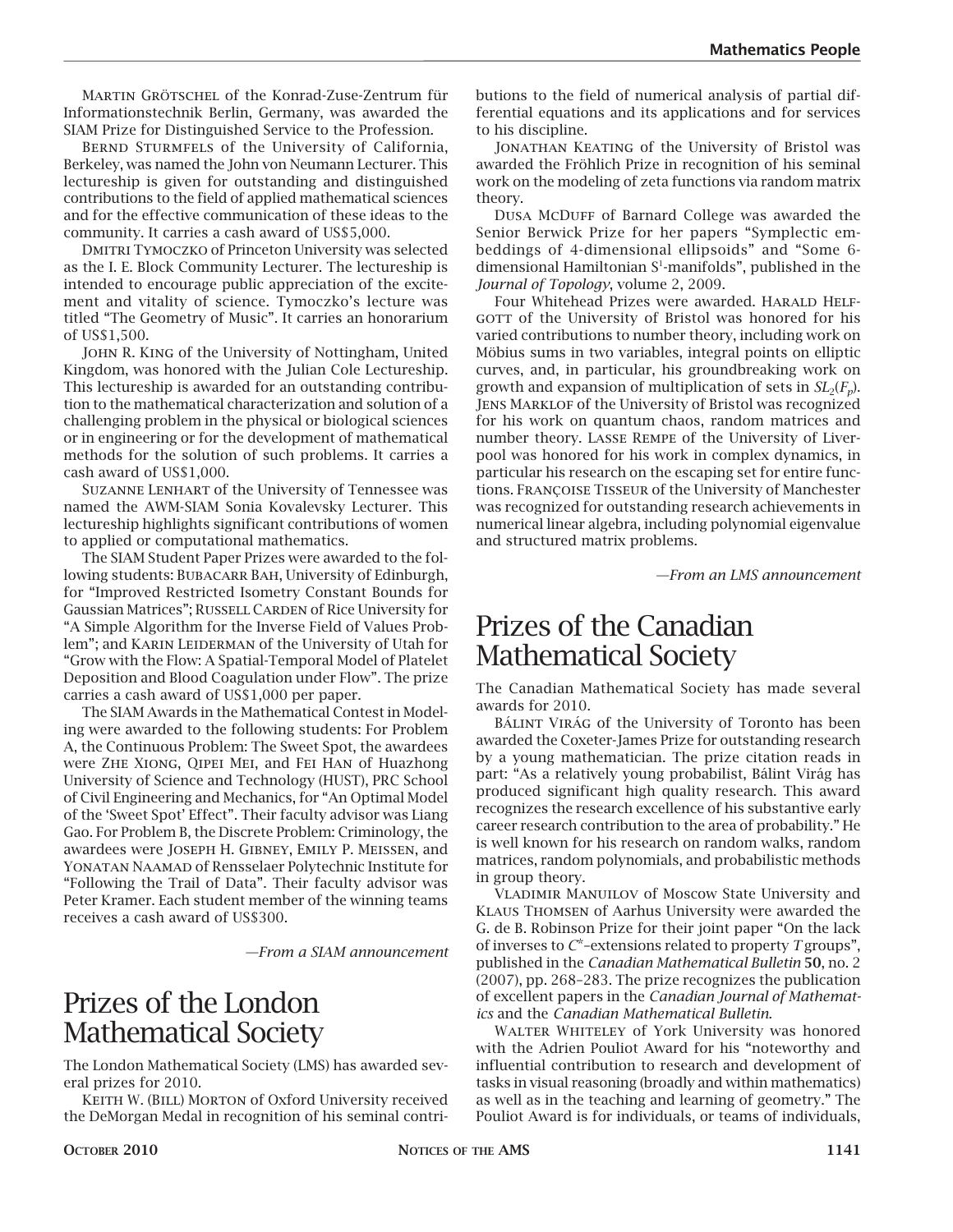who have made significant and sustained contributions to mathematics education in Canada.

JENNIFER HYNDMAN of the University of Northern British Columbia received the Excellence in Teaching Award for her "proven excellence as a teacher, her unusual effectiveness in the classroom, and her commitment and dedication to teaching and to students." The award recognizes sustained and distinguished contributions in teaching at the undergraduate level at a Canadian postsecondary education institution.

Christiane Rousseau of the University of Montreal was awarded the Graham Wright Public Service award for her "outstanding service to CMS and to world recognition of Canadian mathematics; her numerous mathematical outreach activities, ranging from delivering lectures in schools and CEGEPs, to organizing student conferences, math camps or public lectures, all of which aim to stimulate public or student engagement with mathematics." The award recognizes individuals who have made sustained and significant contributions to the Canadian mathematical community and, in particular, to the Canadian Mathematical Society.

*—From a CMS announcement*

## 2010 International Mathematical Olympiad

The fifty-first International Mathematical Olympiad (IMO) was held July 2–14 in Astana, Kazakhstan. The IMO is the preeminent mathematical competition for high school-age students from around the world. This year 517 young mathematicians from 97 countries competed. The IMO consists of solving six extremely challenging mathematical problems in a nine-hour competition administered over two days.

The team from China finished first for the third straight year, with 197 points out of a possible 252. Each team member earned a gold medal. Russia finished second, with 169 points. The team from the United States finished third with 168 points and three gold medals.

The U.S. team consisted of Calvin Deng, (William G. Enloe High School, Raleigh, North Carolina); Ben Gunby (Georgetown Day School, Washington, D. C.); Xiaoyu He (Acton-Boxborough Regional High School, Acton, Massachusetts); In Sung Na (Northern Valley Regional High School, Old Tappan, New Jersey); Evan O'Dorney (Berkeley Math Circle, Berkeley, California); and Allen Yuan (Detroit Country Day School, Beverly Hills, Michigan). Gunby, Na, and O'Dorney won gold medals; and Deng, Na, and Yuan won silver medals. O'Dorney, winner of the 2010 national Who Wants to Be a Mathematician competition, as well as of the 2007 Scripps National Spelling Bee, finished with a score of 39 (out of a possible 42 points), the second highest individual score overall. Zipei Nie of China was the highest scoring individual, earning a perfect score of 42.

The Mathematical Association of America sponsors the U.S. team through its American Mathematics Competitions program, with travel support provided by a grant

from the Army Research Office. Training for the team at the University of Nebraska, Lincoln, is aided by a grant from the Akamai Foundation. Additional support for the team is provided by the National Council of Teachers of Mathematics.

*—Elaine Kehoe*

## SIAM Fellows Elected

The Society for Industrial and Applied Mathematics (SIAM) has elected its class of fellows for 2010. Fellowship is an honorific designation conferred on members distinguished for their outstanding contributions to the fields of applied mathematics and computational science. The names, institutions, and brief citations of the new fellows follow.

Uri M. Ascher (University of British Columbia), for contributions to numerical solution of differential equations and numerical software; ANDREA L. BERTOZZI (University of California, Los Angeles), for contributions to the application of mathematics in incompressible flow, thin films, image processing, and swarming; Susanne C. Brenner (Louisiana State University), for advances in finite element and multigrid methods for the numerical solution of partial differential equations; JOHN C. BUTCHER (University of Auckland), for developing the foundations of the modern theory of Runge-Kutta methods; STEPHEN L. CAMPBELL (North Carolina State University), for contributions to analysis and algorithms for differential algebraic equations; CARLOS CASTILLO-CHAVEZ (Arizona State University), for contributions to the mathematical modeling of infectious diseases and for leadership as a mentor and teacher; TONY F. CHAN (Hong Kong University of Science and Technology), for contributions to numerical analysis and image processing and for service to the mathematical community; PETER CONSTANTIN (University of Chicago), for contributions to the mathematical analysis of nonlinear partial differential equations, fluid dynamics, and turbulence; JOHN E. DENNIS JR. (Rice University and University of Washington), for contributions to the theory and applications of nonlinear optimization; IAIN S. DUFF (Rutherford Appleton Laboratory, United Kingdom, and CERFACS, France), for contributions to sparse matrix computations; PAUL DUPUIS (Brown University), for contributions to stochastics and control; BJORN E. Engquist (University of Texas, Austin), for contributions to numerical analysis and multiscale modeling; DONALD Geman (Johns Hopkins University), for contributions to stochastic processes, image analysis, and statistical learning; John R. Gilbert (University of California, Santa Barbara), for contributions to the development and analysis of algorithms for sparse matrix problems; Michael T. Heath (University of Illinois), for contributions in computational science and engineering, especially parallel computing; T. C. Hu (University of California, San Diego), for contributions to network flows, integer programming, and combinatorial algorithms; George Karnia-DAKIS (Brown University), for contributions to stochastic